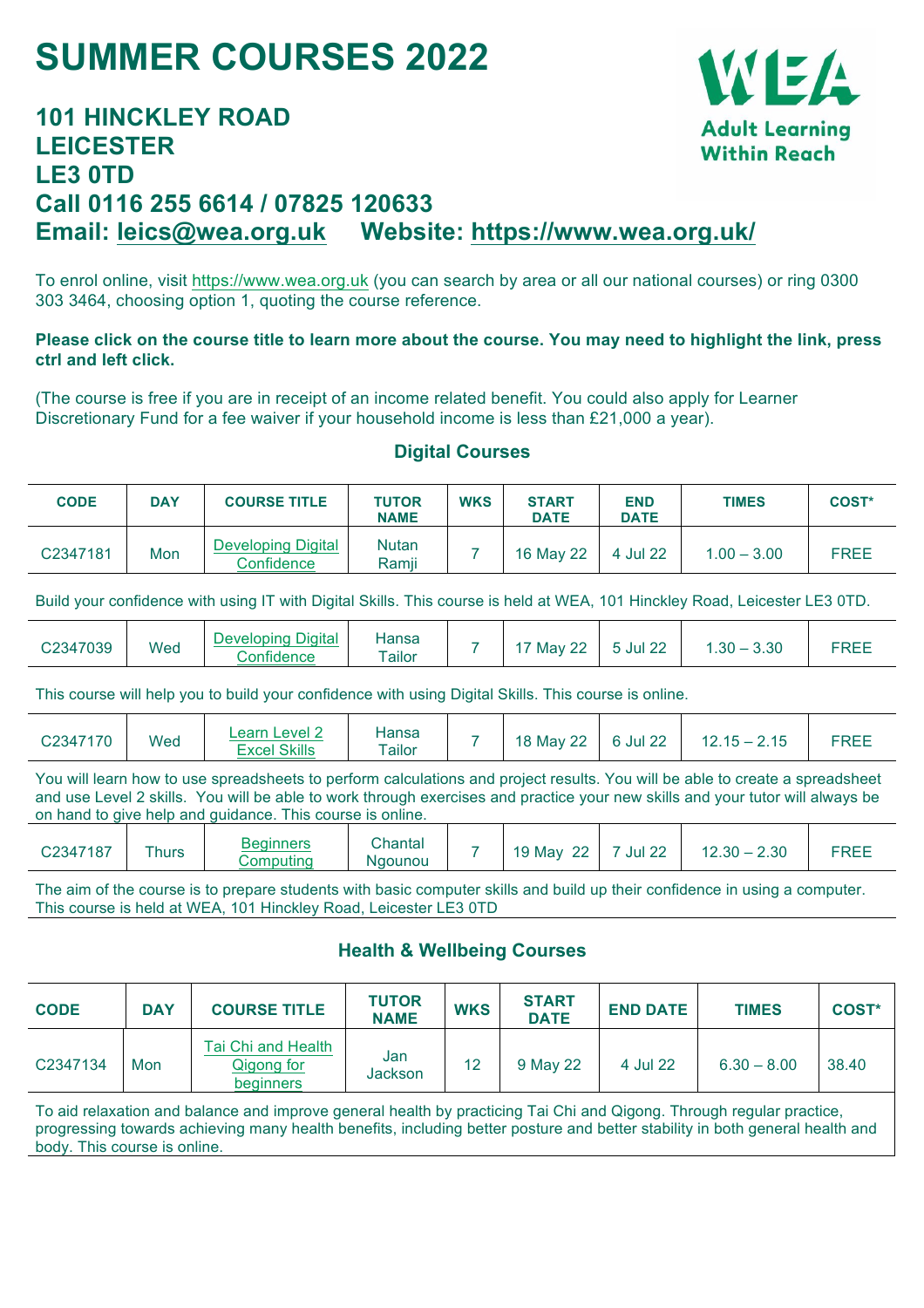| <b>CODE</b>                                                                                                             | <b>DAY</b> | <b>COURSE TITLE</b>                                    | <b>TUTOR</b><br><b>NAME</b>   | <b>WKS</b> | <b>START</b><br><b>DATE</b> | <b>END DATE</b> | <b>TIMES</b>    | <b>COST*</b> |  |
|-------------------------------------------------------------------------------------------------------------------------|------------|--------------------------------------------------------|-------------------------------|------------|-----------------------------|-----------------|-----------------|--------------|--|
| C2347201                                                                                                                | Sat        | <b>Gentle Exercise to</b><br>Music                     | <b>Marcia Pax</b><br>Ramana   | 6          | 21 May 22                   | 2 Jul 22        | $10:30 - 12:00$ | 28.80        |  |
| You will improve your well-being and enjoy a range of simple exercises. This course is online.                          |            |                                                        |                               |            |                             |                 |                 |              |  |
| C2347064                                                                                                                | Wed        | Reading for<br><b>Wisdom and Well-</b><br><b>Being</b> | <b>Alison</b><br><b>Dunne</b> | 5          | 8 Jun 22                    | 6 Jul 22        | $10:00 - 12:00$ | 32.00        |  |
| Reading for wisdom and wellbeing. We'll be exploring reading aloud together and sharing and evaluating our thoughts and |            |                                                        |                               |            |                             |                 |                 |              |  |

emotions. This course is online.

### **All about Culture courses!**

| <b>CODE</b>                                                                                                                                                                                                        | <b>DAY</b>   | <b>COURSE TITLE</b>                                                                                                                                                                                                                                       | <b>TUTOR</b>                           | <b>WKS</b>      | <b>START</b>             | <b>END DATE</b> | <b>TIMES</b>    | <b>COST*</b> |  |  |
|--------------------------------------------------------------------------------------------------------------------------------------------------------------------------------------------------------------------|--------------|-----------------------------------------------------------------------------------------------------------------------------------------------------------------------------------------------------------------------------------------------------------|----------------------------------------|-----------------|--------------------------|-----------------|-----------------|--------------|--|--|
| C2347328                                                                                                                                                                                                           | Mon          | Hong Kong                                                                                                                                                                                                                                                 | <b>NAME</b><br><b>Michael</b><br>Lynch | $\mathbf{1}$    | <b>DATE</b><br>23 May 22 | 23 May 22       | $6:30 - 8.30$   | 10.00        |  |  |
|                                                                                                                                                                                                                    |              | The talk will cover the main features of Hong Kong's development since the nineteenth century and offer observations on<br>the island's present status and likely future under PRC rule. This talk is online.                                             |                                        |                 |                          |                 |                 |              |  |  |
| C2347003                                                                                                                                                                                                           | <b>Thurs</b> | <b>British Prime</b><br>Ministers: Harold<br>Macmillan                                                                                                                                                                                                    | <b>Michael</b><br>Lynch                | $\mathbf{1}$    | 26 May 22                | 26 May 22       | $10:30 - 12.30$ | 10.00        |  |  |
| This talk will examine Macmillan's role as party leader and PM at a formative period in UK's history. This talk is online.                                                                                         |              |                                                                                                                                                                                                                                                           |                                        |                 |                          |                 |                 |              |  |  |
| C2347312                                                                                                                                                                                                           | Wed          | Democracy - How it<br>can Work Better                                                                                                                                                                                                                     | <b>Bettina</b><br>Lange                | 10 <sub>1</sub> | 25 May 22                | 20 Jul 20       | $4:45 - 6:45$   | 51.20        |  |  |
| The aim of the course is to give you the opportunity to familiarise yourself with approaches and examples of how<br>democracy can work better than it currently does and to evaluate these. This course is online. |              |                                                                                                                                                                                                                                                           |                                        |                 |                          |                 |                 |              |  |  |
| C2347041                                                                                                                                                                                                           | <b>Tues</b>  | En velo vers le<br>Centre de la<br>Belgique - Journey<br>to the Centre of<br><b>Belgium</b>                                                                                                                                                               | Alastair<br><b>Clark</b>               | 1               | 7 Jun 22                 | 7 Jun 22        | $7:30 - 8.30$   | 5.00         |  |  |
|                                                                                                                                                                                                                    |              | In this single session we will follow the journey that Alastair Clark took, by bicycle, to the UNESCO World Heritage site on<br>Belgium's Canal du Centre. This talk is online.                                                                           |                                        |                 |                          |                 |                 |              |  |  |
| C <sub>2347066</sub>                                                                                                                                                                                               | Wed          | <b>Creative Writing</b>                                                                                                                                                                                                                                   | Alison<br><b>Dunne</b>                 | 5               | 8 June 22                | 6 Jul 22        | $1.00 - 3.00$   | 32.00        |  |  |
| This course is online                                                                                                                                                                                              |              | This course will get you writing in a variety of disciplines, sharing your work and feeding back on the work of other class<br>members. It is a friendly and supportive environment to learn the basics about the craft, and consider your writing goals. |                                        |                 |                          |                 |                 |              |  |  |
| C2347072                                                                                                                                                                                                           | <b>Thurs</b> | <b>Summer Time</b><br>Astronomy                                                                                                                                                                                                                           | <b>Ann Bonell</b>                      | $5\phantom{1}$  | 9 June 22                | 7 Jul 22        | $7:00 - 8:30$   | 24.00        |  |  |
|                                                                                                                                                                                                                    |              | To provide an introduction to the stars and planets on view in the summer night sky. This course is online.                                                                                                                                               |                                        |                 |                          |                 |                 |              |  |  |
| C2346982                                                                                                                                                                                                           | <b>Thurs</b> | Ever thought about<br>your Family Tree                                                                                                                                                                                                                    | <b>Kevin</b><br><b>Brown</b>           | 8               | 12 May 22                | 7 Jul 22        | $1.00 - 3.00$   | 51.20        |  |  |
|                                                                                                                                                                                                                    |              | Designed for students with little or no experience of family history research, the course seeks to introduce sources and<br>methods to enable them to begin their research. This course is online.                                                        |                                        |                 |                          |                 |                 |              |  |  |